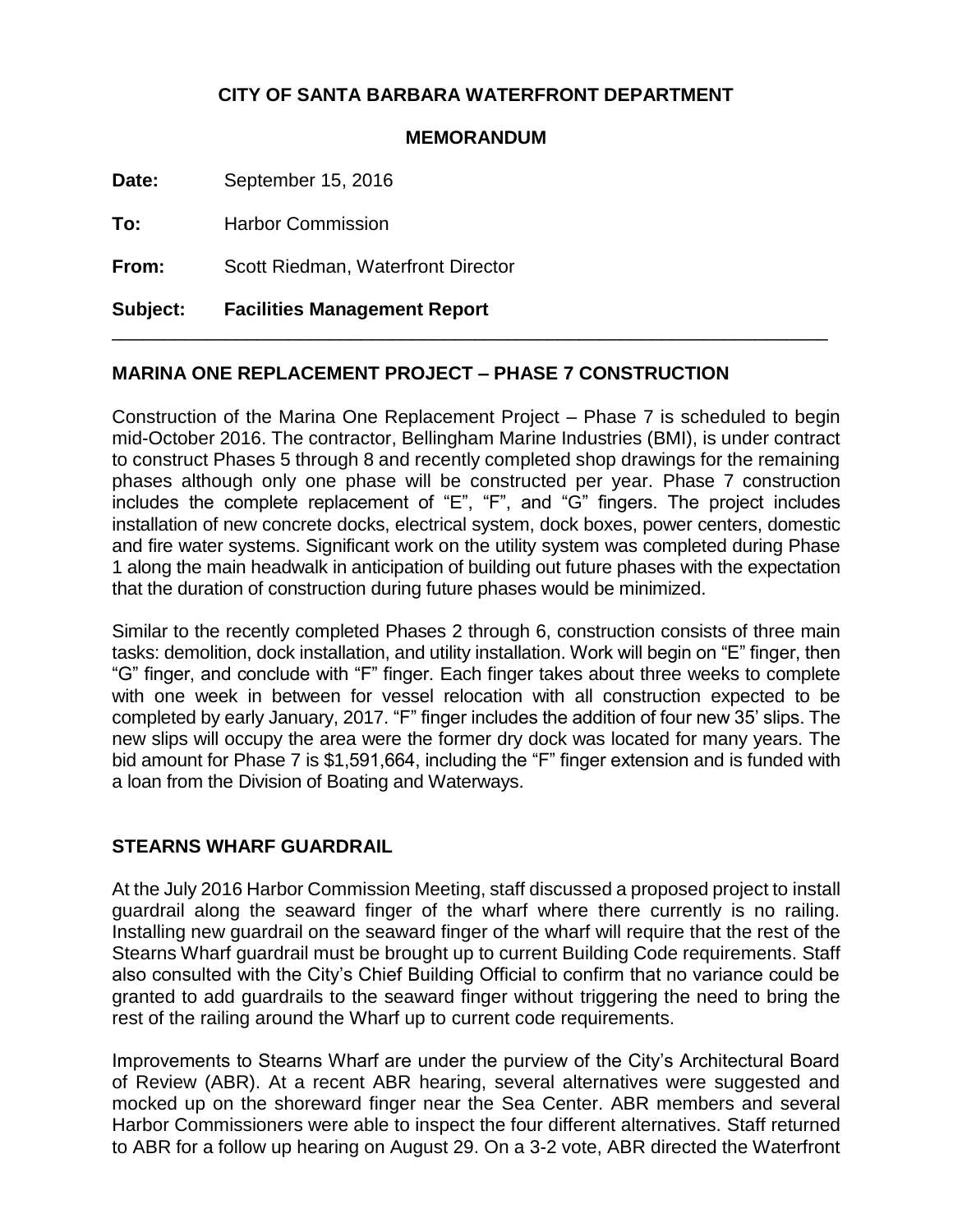Facilities Management Report September 15, 2016 Page 2

to upgrade the existing guardrail by adding two horizontal boards to meet the code requirements of gaps no greater than 4". ABR's decision also included the installation of a cable rail alternative on the seaward finger of the wharf. This will help preserve views where there currently is no rail and is a relatively short distance compared to the length of all the existing guardrail on Stearns Wharf which will keep the cost down. Wooden guardrail will also be installed along the section of the wharf between the maintenance shed and the passenger loading ramp where there currently is none. This section will be consistent with the majority of the wharf (Attachment 2) but staff will consider methods of installation that will allow for easy removal if loading or offloading of cargo is ever necessary on the wharf.

This project requires approval from the Coastal Commission and a building permit. Once those tasks are complete, staff will work up a detailed cost estimate and a schedule. The cost can vary considerably depending on whether or not the guardrail upgrade/installation is done by staff or a contractor. Regardless of who installs the guardrail, it will likely be done in phases over several years considering the length of the guardrail surrounding the wharf.

| Attachments | 1. Marina One    |
|-------------|------------------|
|             | 2. Stearns Wharf |

Prepared by: Karl Treiberg, Waterfront Facilities Manager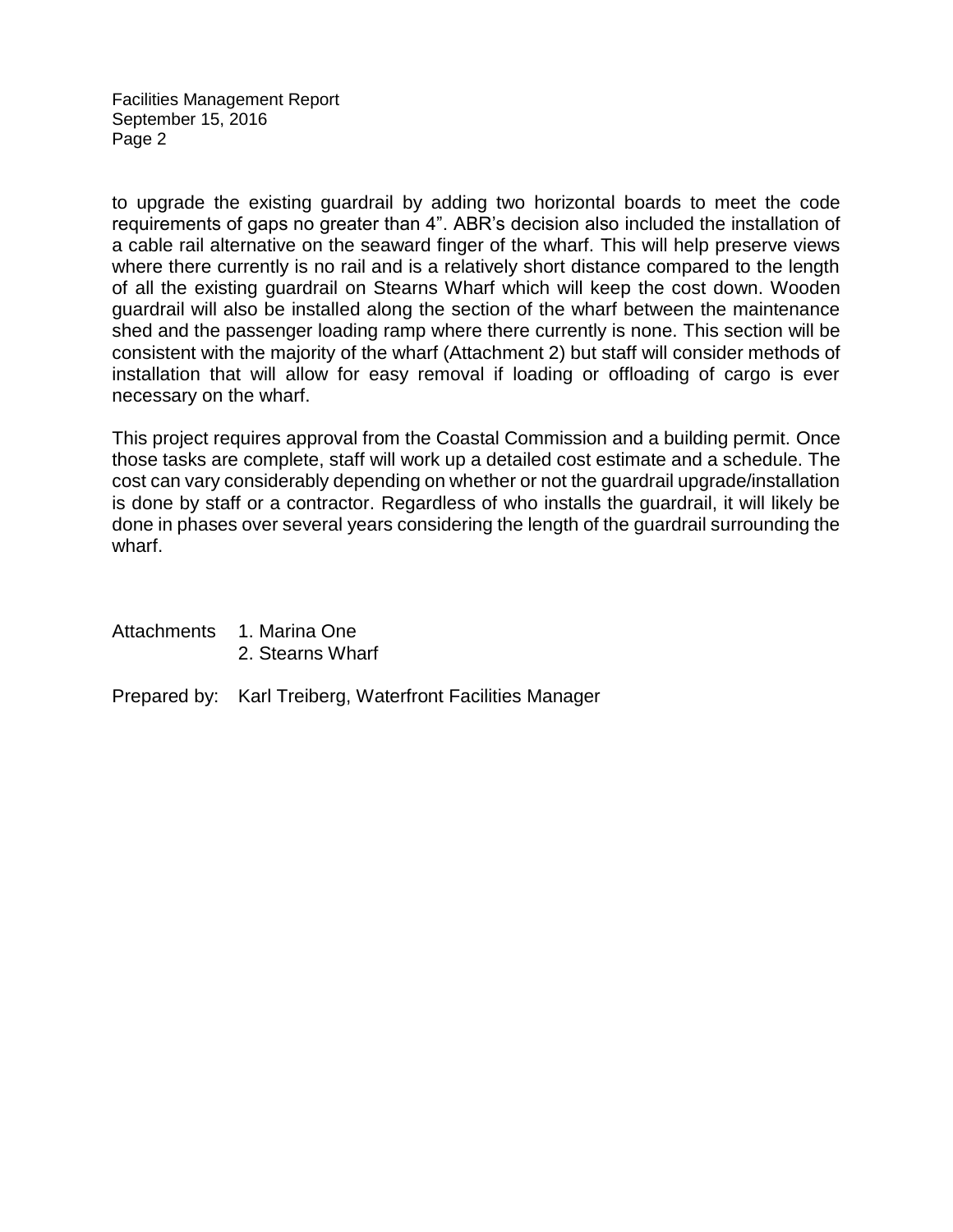